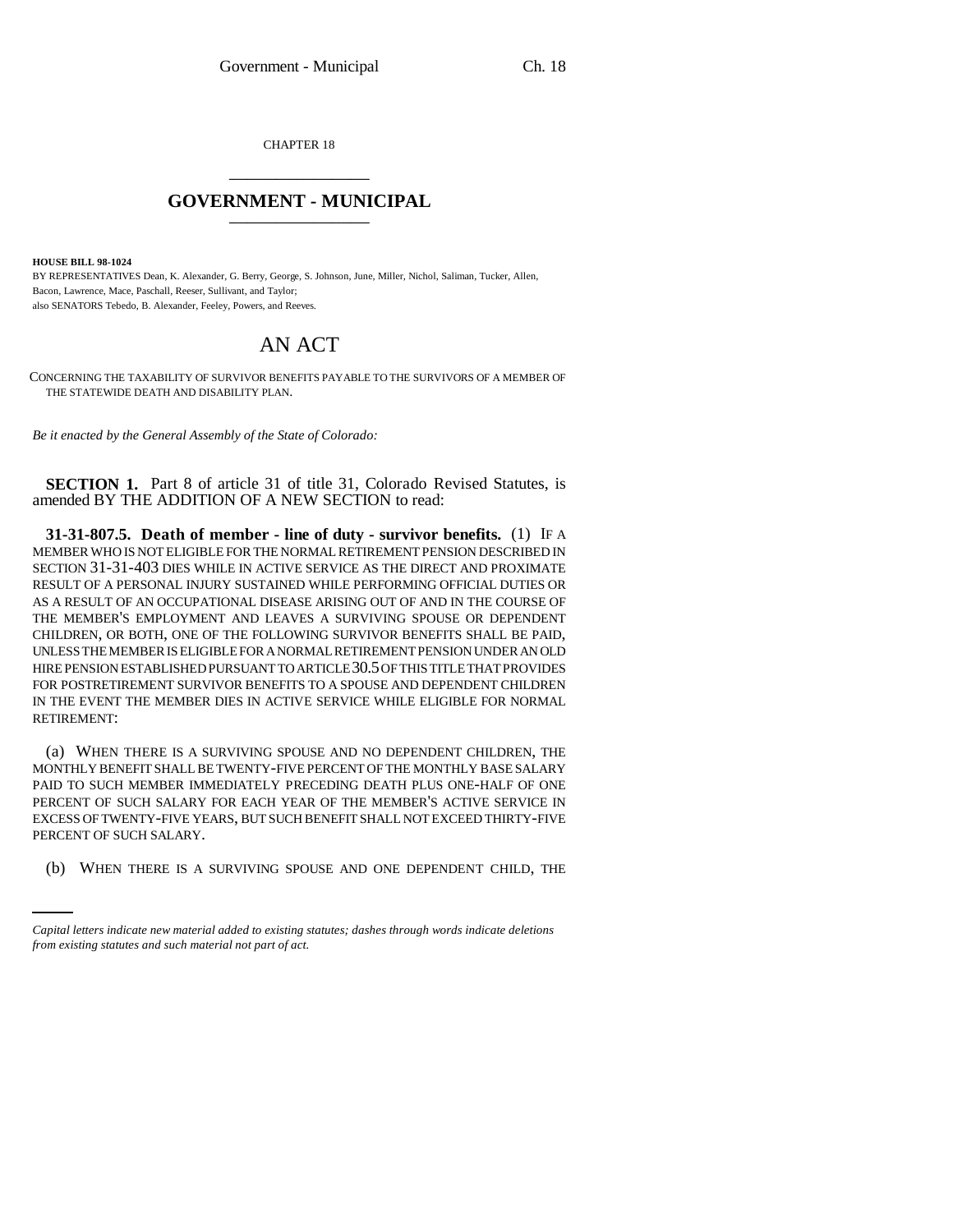MONTHLY BENEFIT SHALL BE FORTY PERCENT OF THE MONTHLY BASE SALARY PAID TO SUCH MEMBER IMMEDIATELY PRECEDING DEATH.

(c) WHEN THERE IS A SURVIVING SPOUSE AND TWO OR MORE DEPENDENT CHILDREN, THE MONTHLY BENEFIT SHALL BE FIFTY PERCENT OF THE MONTHLY BASE SALARY PAID TO SUCH MEMBER IMMEDIATELY PRECEDING DEATH.

(d) WHEN THERE IS NO SURVIVING SPOUSE AND THREE OR MORE DEPENDENT CHILDREN, THE MONTHLY BENEFIT SHALL BE FIFTY PERCENT OF THE MONTHLY BASE SALARY PAID TO EACH MEMBER IMMEDIATELY PRECEDING DEATH.

(e) WHEN THERE IS NO SURVIVING SPOUSE AND TWO DEPENDENT CHILDREN, THE MONTHLY BENEFIT SHALL BE FORTY PERCENT OF THE MONTHLY BASE SALARY PAID TO SUCH MEMBER IMMEDIATELY PRECEDING DEATH.

(f) WHEN THERE IS NO SURVIVING SPOUSE AND ONE DEPENDENT CHILD, THE MONTHLY BENEFIT SHALL BE TWENTY-FIVE PERCENT OF THE MONTHLY BASE SALARY PAID TO SUCH MEMBER IMMEDIATELY PRECEDING DEATH.

(2) THE BOARD SHALL PROMULGATE RULES THAT SPECIFY STANDARDS AND ESTABLISH PROCEDURES FOR DETERMINING WHETHER A MEMBER'S DEATH IS THE DIRECT AND PROXIMATE RESULT OF A PERSONAL INJURY SUSTAINED WHILE PERFORMING OFFICIAL DUTIES OR AN OCCUPATIONAL DISEASE ARISING OUT OF AND IN THE COURSE OF A MEMBER'S EMPLOYMENT AND, IN THE CASE OF A LINE OF DUTY DEATH, WHETHER ANY OF THE EXCEPTIONS SPECIFIED IN SECTION 101 (h) (2) OF THE FEDERAL "INTERNAL REVENUE CODE OF 1986", AS AMENDED, ARE APPLICABLE. THE PROCEDURES ESTABLISHED BY THE BOARD MAY INCLUDE THE APPOINTMENT OF HEARING OFFICERS TO CONDUCT HEARINGS.

(3) (a) THE BOARD SHALL PROMULGATE RULES THAT SPECIFY THE METHOD OF REVIEWING EXISTING SURVIVOR BENEFIT AWARDS TO:

(I) DETERMINE WHETHER A MEMBER'S DEATH WAS THE DIRECT AND PROXIMATE RESULT OF A PERSONAL INJURY SUSTAINED WHILE PERFORMING OFFICIAL DUTIES OR AS A RESULT OF AN OCCUPATIONAL DISEASE ARISING OUT OF AND IN THE COURSE OF THE MEMBER'S EMPLOYMENT;

(II) DETERMINE, IN THE CASE OF LINE-OF-DUTY DEATHS OCCURRING AFTER DECEMBER 31, 1996, WHETHER ANY OF THE EXCEPTIONS SPECIFIED IN SECTION 101 (h) (2) OF THE FEDERAL "INTERNAL REVENUE CODE OF 1986", AS AMENDED, ARE APPLICABLE;

(III) ESTABLISH PROCEDURES FOR MAKING SUCH DETERMINATIONS, INCLUDING THE APPOINTMENT OF HEARING OFFICERS TO CONDUCT HEARINGS.

(b) THE DETERMINATIONS MADE BY THE BOARD PURSUANT TO THIS SUBSECTION (3) SHALL BE MADE ON THE BASIS OF THE MEDICAL EVIDENCE THAT WAS PREVIOUSLY SUBMITTED IN CONNECTION WITH THE APPLICATION FOR SURVIVOR BENEFITS AND OTHER RELEVANT NONTESTIMONIAL EVIDENCE.

(c) ANY DECISION MADE BY THE BOARD TO CHANGE AN EXISTING SURVIVOR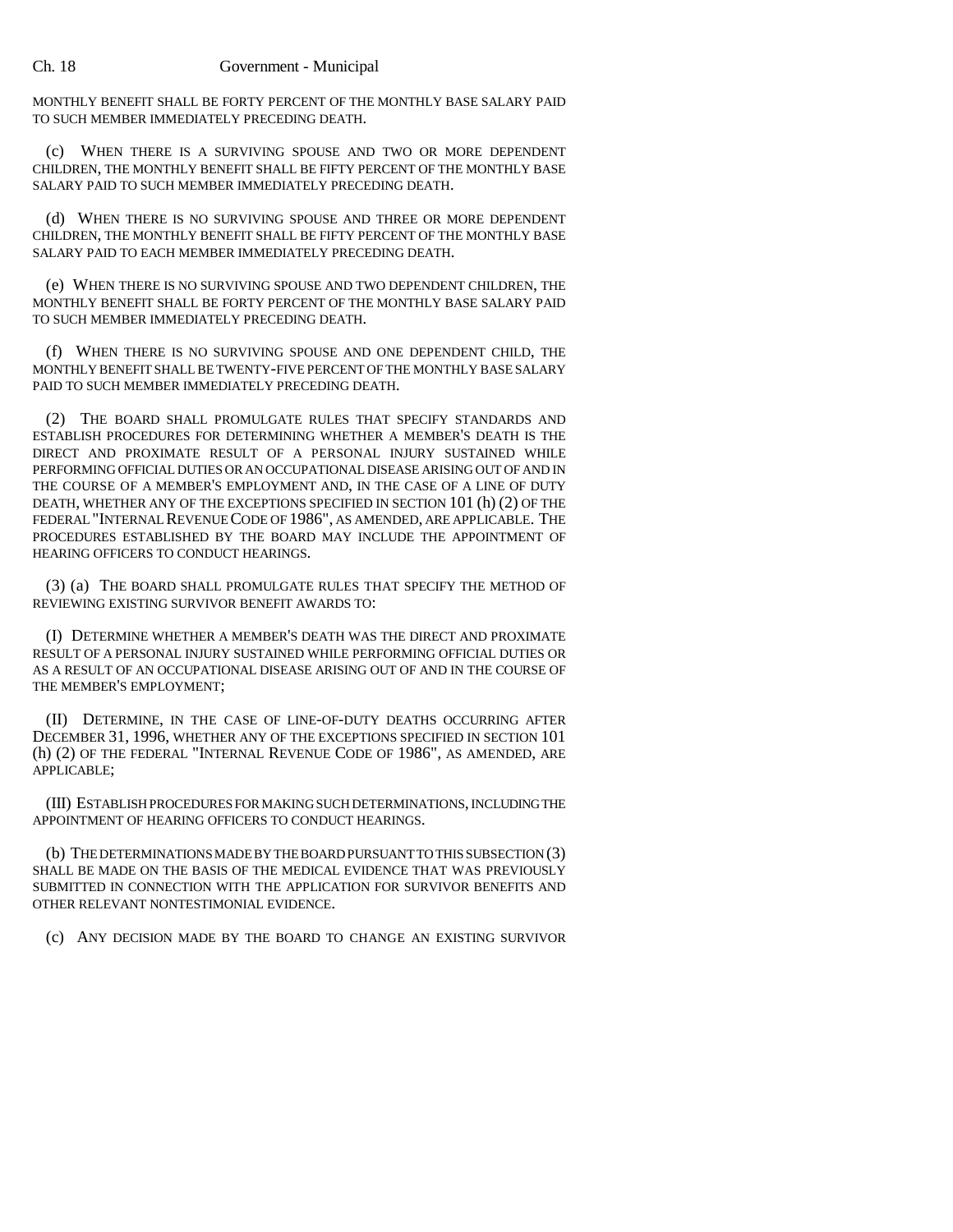BENEFIT AWARD TO AN ON-DUTY SURVIVOR BENEFIT UNDER THIS SUBSECTION (3) SHALL OPERATE ON A PROSPECTIVE BASIS FROM THE DATE OF THE BOARD'S DECISION.

**SECTION 2.** 31-31-501 (6) (b) (IV), Colorado Revised Statutes, is amended to read:

**31-31-501. Withdrawal into statewide money purchase plan.** (6) (b) (IV) If members who have made such an election die or become disabled prior to termination of employment, neither they nor their survivors shall be eligible for benefits under the statewide defined benefit plan, but rather they shall be limited to those benefits provided in sections 31-31-803, and 31-31-807, AND 31-31-807.5.

**SECTION 3.** 31-31-601 (1) (b) (II), Colorado Revised Statutes, is amended to read:

**31-31-601. Withdrawn local alternative pension plans - creation administration.** (1) (b) An employer that withdraws from the statewide defined benefit plan prior to January 2, 1988, as provided in this subsection (1) shall establish and maintain a locally administered and financed alternative pension plan subject to the following:

(II) The members of such plan hired before, on, or after April 7, 1978, shall be covered by the provisions of sections 31-31-803, and 31-31-807, AND 31-31-807.5 in lieu of any other defined disability and preretirement death benefits.

**SECTION 4.** 31-31-808, Colorado Revised Statutes, is amended to read:

**31-31-808. Reduction of survivor benefits.** (1) The benefits payable under section SECTIONS 31-31-807 AND 31-31-807.5 to the surviving spouse and dependent children of any member, who at the time of the member's death was a member of a money purchase plan established under this article or article 30.5 of this title, including any department chief, who at the time of the chief's death had been exempted from the statewide defined benefit plan as permitted by section 31-31-401 (4), shall be reduced by an amount that is the actuarial equivalent of the benefits such surviving spouse and dependent children receive from the money purchase plan, whether the benefits received from the money purchase plan are paid on a periodic basis or in a lump sum. No such reduction shall exceed the actuarial equivalent of money purchase plan benefits if such benefits had been funded at the same rate of contributions specified in section 31-31-402 (1) and (2) as are required for benefits under section  $31-31-403$ .

(2) The benefits payable under this section SECTIONS 31-31-807 AND 31-31-807.5 to the surviving spouse and dependent children of any member who are also receiving payments from the member's separate retirement account pursuant to section 31-31-406 shall be reduced by an amount that is the actuarial equivalent of the benefits such surviving spouse and dependent children receive from the separate retirement account, whether the benefits received from the account are paid on a periodic basis or in a lump sum.

**SECTION 5. Effective date.** This act shall take effect sixty days after the date